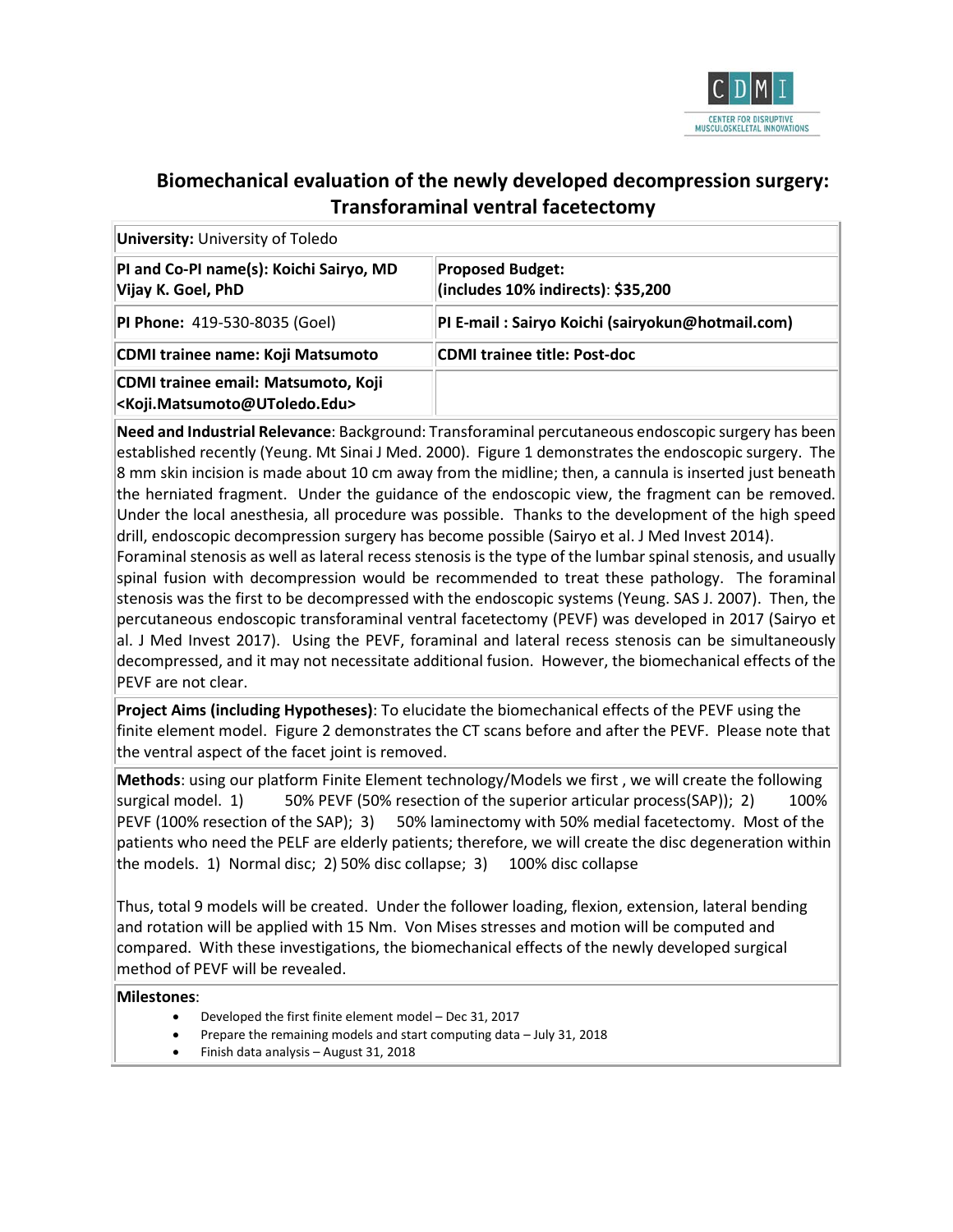### **Deliverables (must include)**:

*Quarterly presentation updates:*

- *December 2017 – conference call*
- *Spring 2018 – Spring Symposium @ UT (conference call option for non-UT teams)*
- *June 2018 – conference call*
- *September 2018 – Fall Symposium @ UCSF (conference call option for non-UCSF teams)*

*Final written report including results* – November 2, 2018

*Specific work product (e*.g. protocols, material, device, database) Publications: Abstracts and manuscripts

| <b>General Budget Outline:</b> |    |                               |  |
|--------------------------------|----|-------------------------------|--|
| Personnel                      | S  | 25,000                        |  |
| Supplies/computer, etc.        | Ś  | 5,000                         |  |
| Software license fee           | \$ | 2,000                         |  |
| <b>Total Direct</b>            | Ś  | 32,000                        |  |
| Indirects (10%)                |    | 3,200                         |  |
| Total                          |    | 35,200                        |  |
| Start Date: October 15, 2017   |    | End Date: September 30, 2018) |  |

Please limit this document to 2-3 pages and email it t[o kimberley.mcintosh@utoledo.edu](mailto:kimberley.mcintosh@utoledo.edu) by September 8<sup>th</sup>.

# Fig 1. Percutaneous Endoscopic Discectomy